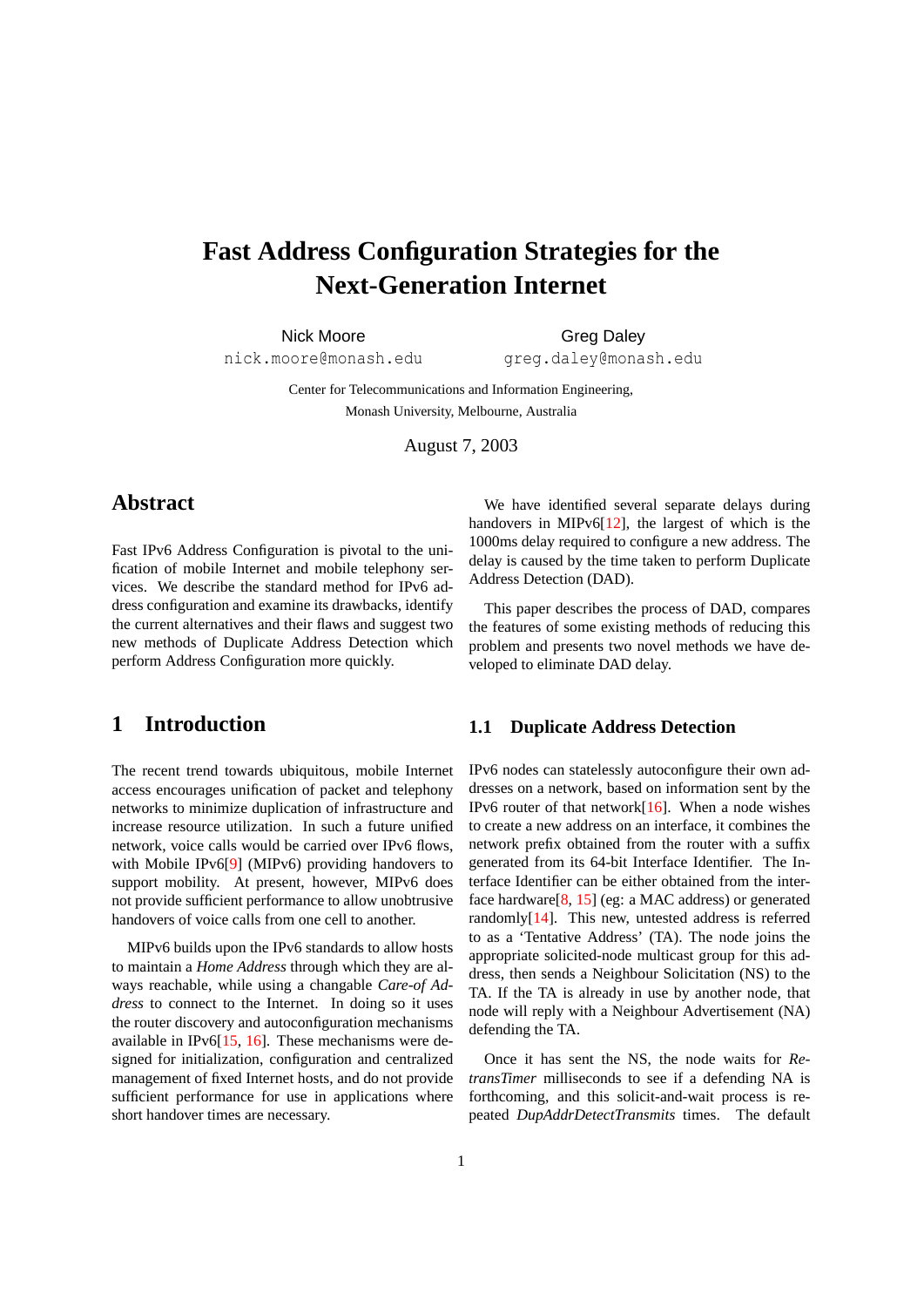value of *RetransTimer* is 1000ms and by default the process is only done once, resulting in a delay of 1000ms. During this time, the node cannot correspond on the address other than to send NSs and listen for NAs. A router can request a smaller *RetransTimer* on its network, however the 1000ms default is still used for DAD on the Link Local address. If the node does receive a defending NA while the address is tentative, it deconfigures the address and does not attempt to use it again.

This procedure provides a reasonable approach to checking address uniqueness in situations (such as fixed installations, or even mobile web-browsing) where 1000ms is not a significant delay. Obviously, the default *RetransTimer* could be 'tuned' down to a more acceptable value, but the smaller the value the more risk of a defending NA arriving too late.

#### **1.2 Why DAD?**

There are serious consequences if two nodes do configure the same address. The Neighbour Discovery[\[15\]](#page-4-1) mechanisms of IPv6 are quite robust in that a collision will not cause the network to become unstable. However, artifically induced collisions on our testbed network indicate that, if the collision is undetected, the colliding nodes will 'fight' for the address. Both nodes will respond to Neighbour Solicitations, and corresponding nodes must choose arbitrarily between the responses depending on their order of arrival.

Not only will packets not be delivered to the correct node, but the colliding node may send negative acknowledgements such as TCP resets or ICMP 'Destination Unreachable' messages, causing existing connections to be terminated. As neither node will automatically deconfigure the address, this could cause extended and difficult to analyse problems, which would not be easily resolvable beyond the conflicting nodes' local network.

#### **1.3 The problem with DAD**

DAD uses a 'Stateless' strategy which attempts to detect duplicate addresses without relying on a centralized server or router to keep track of the state of the network. Instead, DAD relies on the already configured nodes to cooperate in the DAD process.

The advantages to this approach are that there is no central server to be configured, and no centralized state to be lost, and a router reset will therefore not invalidate all addresses on the network.

The disadvantage is that these strategies depend on nodes 'defending' their addresses, and there is no positive acknowledgement to say '*yes, you can have that address*'. This means that these strategies are susceptible to packet loss, which may cause a solicitation or a defence to be lost and thus a collision to go undetected. Also a configuring node must wait for a set time to allow negative messages to be received rather than receiving a positive message and continuing immediately.

#### **1.4 No DAD?**

As the problems of DAD delay have become apparent, there have been suggestions to skip DAD altogether $[11]$ , or to perform unmodified DAD "asynchronously"[\[10\]](#page-4-7). This is not entirely unreasonable, especially for well-distributed addresses such as Cryptographically Generated Addresses[\[1\]](#page-4-8), or addresses generated from well-distributed random suffixes.

However, as discussed above, an undetected address collision will cause significant disruption – it would be preferable to find a solution which maintained the safety of DAD but eliminated the delay.

## **2 Existing Alternatives**

The following sections outline methods which have been suggested as possible improvements to DAD, and identify possible problems with their design.

These methods are all 'stateful', depending on state held on a router or server to provide positive acknowledgements that an address is available. Therefore, they introduce additional dependence on infrastructure, and in some cases this may impact upon scalability or reliability.

#### **2.1 DHCPv6**

Dynamic Host Configuration Protocol for IPv6 (DHCPv6)[\[6\]](#page-4-9) would seem to solve all the problems of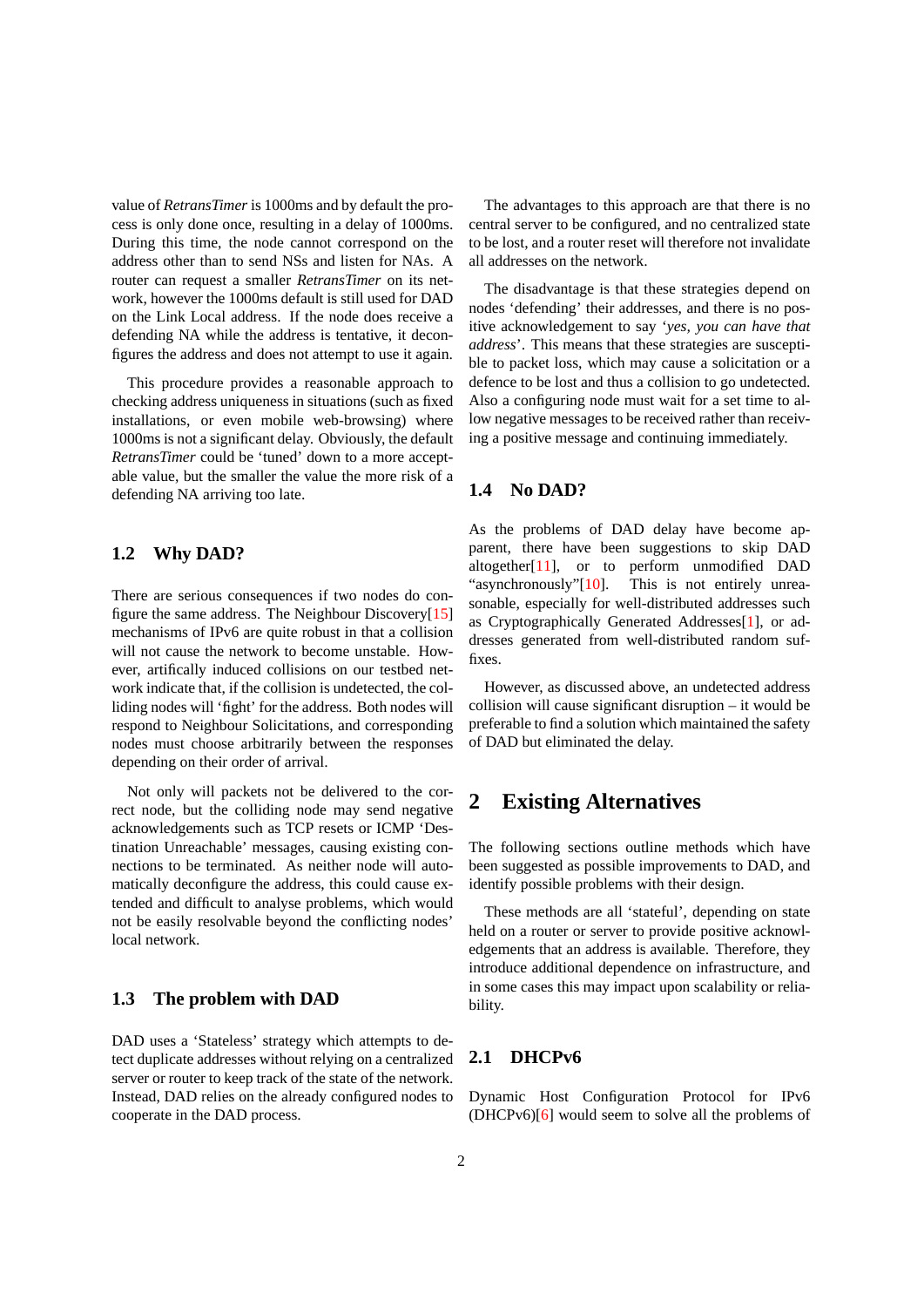DAD by offering a stateful, server-based method of negotiating addresses.

However, communication with a DHCPv6 server requires that the Mobile Node has already configured a Link-Local address, which as discussed above requires the use of standard DAD and thus introduces the *RetransTimer* 1000ms delay. Also, standards require DHCP-assigned addresses to be double-checked with DAD[\[16\]](#page-4-2), as the DAD server will be unaware of nodes which have configured statelessly. This potentially *increases* DAD latency, as first the Link-Local, and then the Global addresses must clear DAD, rather than being able to do both in parallel. As a stateful method, DHCPv6 is dependant on server-stored state, reducing the reliablility of the network to that of the DHCP server.

For these reasons, we believe that DHCPv6, while an appropriate method for providing host configuration information, is not appropriate as a replacement for DAD.

#### **2.2 A-DAD**

A new method for supplying addresses quickly to roving mobile nodes, called Advance Duplicate Address Detection (A-DAD)[\[7\]](#page-4-10), has been proposed. An A-DAD capable router supplies addresses to arriving Mobile Nodes from a pool of addresses which are known to be unique on the link. A host can safely configure this address without performing DAD, as the router has ensured it is unique.

In order to provide addresses for this pool, the router must create addresses based on random suffixes as per RFC 3041[\[14\]](#page-4-5) and undertake standard DAD on them. This means that the router must configure sufficient addresses *in advance* to ensure that demands are met.

In addition, the configuring node has no choice as to what address is provided. Since Secure Neighbour Discovery (SEND) is likely to rely upon cryptographically generated addresses[\[1\]](#page-4-8), nodes which are depend on A-DAD rather than generating addresses from their own private keys will be excluded from Secure Neighbor Discovery.

## **3 New Alternatives**

The following sections describe two novel techniques which we have developed. We believe they have potential as compatible modifications to DAD, as both methods reuse standardized signalling, and thus provide interoperability with unmodified, 'slow' nodes.

#### **3.1 MLD-DAD**

When performing standard DAD, nodes first begin listening to the solicited nodes multicast group appropriate to that address. This allows the nodes to hear advertisements of the address, and thus detect address collisions. Therefore, a system that keeps track of which solicited nodes' addresses are in use also knows which unicast addresses are available.

In order to join this group, the node is required  $[5]$  to send a Multicast Listener Discovery (MLD) Report[\[4\]](#page-4-12).

We propose that to avoid DAD delay, the router(s) should monitor MLD Reports for the solicited nodes addresses to determine which addresses are being used[\[3\]](#page-4-13). As periodic updates are required by the MLD protocol, the router's state will be kept up-to-date, and can be easily reconstructed if the router is reset. If the router has seen no evidence of the address being used, it can inform the node that the address may be allocated without further delay.

MLD-DAD may only be used on networks where all devices on the network perform MLD properly, as otherwise the router can not be sure of the availability of an address. However, of the systems we tested, only one correctly performed MLD before sending DAD messages (WinXP), others undertook MLD incorrectly or late (Solaris 8, Kame, Usagi) and one didn't send the required MLD reports at all (Linux-2.4).

On networks where all nodes are known to meet IPv6 Node Requirements, MLD-DAD provides a fast and efficient alternative to DAD.

#### **3.2 Optimistic DAD**

The standard DAD strategy can be described as *pessimistic*, since it delays all communications until it is confident that the new address is not a duplicate.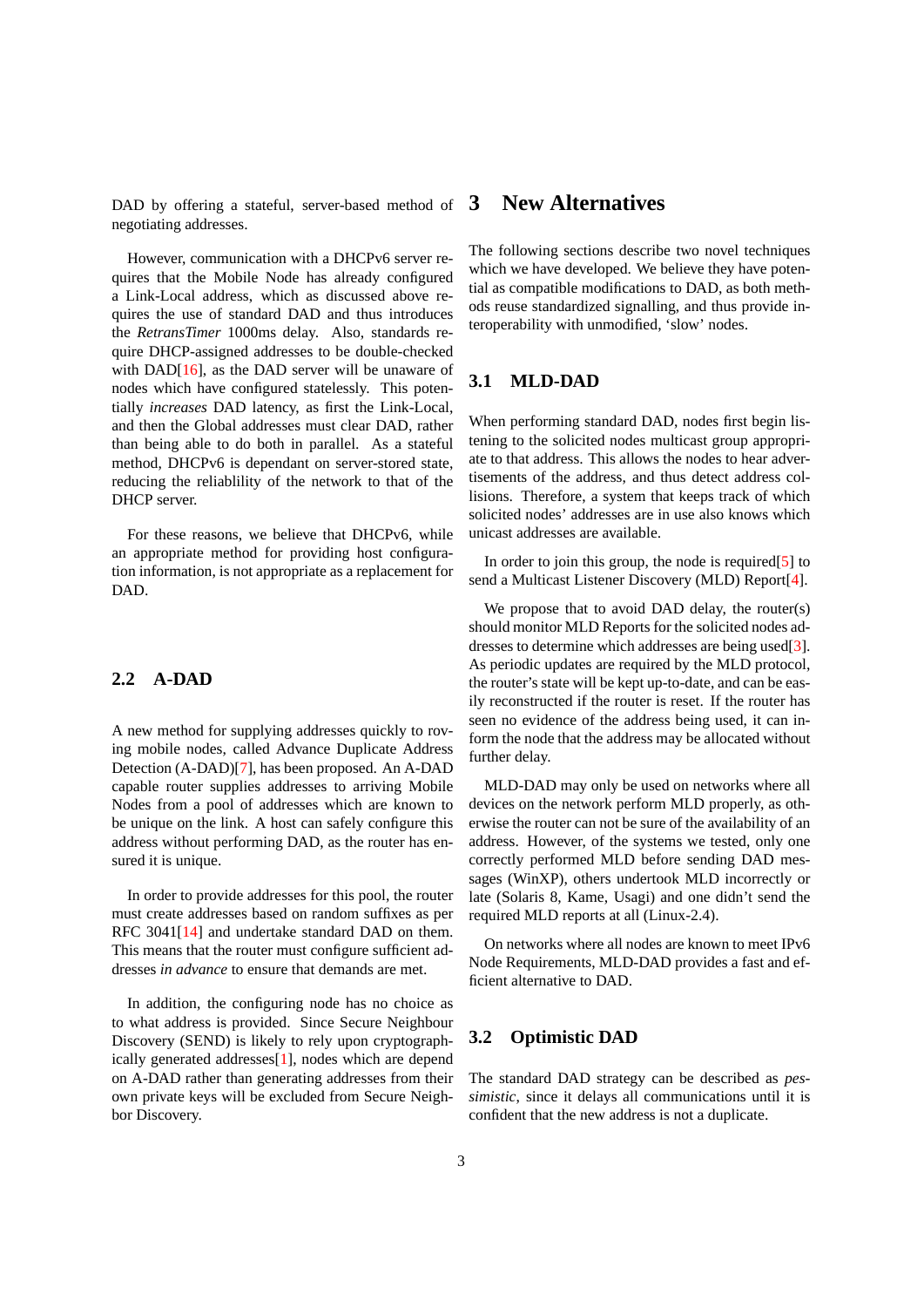However, if the address is chosen carefully (eg: using CGA or a well-distributed RNG), the odds of a collision are vanishingly small[\[2\]](#page-4-14). This suggests that an *optimistic* strategy, where the node assumes that DAD will succeed, would be preferable.

We have developed "Optimistic DAD"[\[13\]](#page-4-15) as one possible implementation of this approach. It bends the rules of RFC2461/2 to allow communication to be established over a tentative address, while attempting to minimize disruption in the case of collision. We have designed these changes to maintain interoperability with unmodified nodes.

For a node to send or receive packets, it must participate in Neighbour Discovery (ND). However, Neighbour Solicitations (NS), Neighbour Advertisements (NA) or Router Solicitations (RS) sent from a Tentative address risk adverse effects to an exisiting node in the case of an address collision.

To avoid this problem, Optimistic DAD exploits existing flags and options in the ND messages. NAs are sent with the 'Override' bit cleared and NSs and RSs are sent without Source Link-Layer Address Options. The Optimistic node modifies its ND behaviours to work around these restrictions, for example by sending packets for unknown neighbours via the router. The restrictions prevent a Tentative address overriding existing Neighbour Cache entries in the case of a collision, although it does make the ND process less efficient while the address is Tentative. Once the DAD timeout has expired, the address is no longer Tentative, and standard ND behaviour applies.

In the case of an address collision, the Optimistic node is unlikely to be able to properly communicate, since its neighbours will not allow it to complete Neighbour Discovery. As soon as the defending NA is received it will reconfigure a new address in any case. There is still a possibility that the collision will cause connection loss, but the situation will be rapidly resolved, as opposed to the unresolvable problems cause by a collision without DAD.

Optimistic DAD is most suitable for networks on which the transmission of a few extra messages per configuring node is not a significant issue. In addition, because the penalty associated with an address being Tentative is greatly reduced, a node may elect to probe more than once for a duplicate address, greatly decreasing the chance of packet loss causing a collision to go undetected. This makes Optimistic DAD particularly suitable for use on Wireless LAN type networks where packet loss is common[\[17\]](#page-4-16).

# **4 Conclusions**

Address Configuration on IPv6 networks requires Duplicate Address Detection because of the severe and ongoing consequences of address collision. Since the delays associated with the currently standardized DAD procedures are prohibitive in mobile environments, a way must be found to perform DAD more quickly.

In this paper we have examined existing methods for reducing DAD delay, and discussed their strengths and weaknesses. In addition, we have presented two novel DAD mechanisms which provide interoperable enhancements to DAD, and which we will continue to develop.

Hopefully, our analysis and suggestions will open up a new direction in the development of methods for Fast Address Configuration on IPv6.

## **Acknowledgements**

- Thanks to Ahmet Sekercioglu for his help with this paper.
- This work was supported by the ATCRC Next Generation Internet project. http://www.telecommunications.crc.org.au/